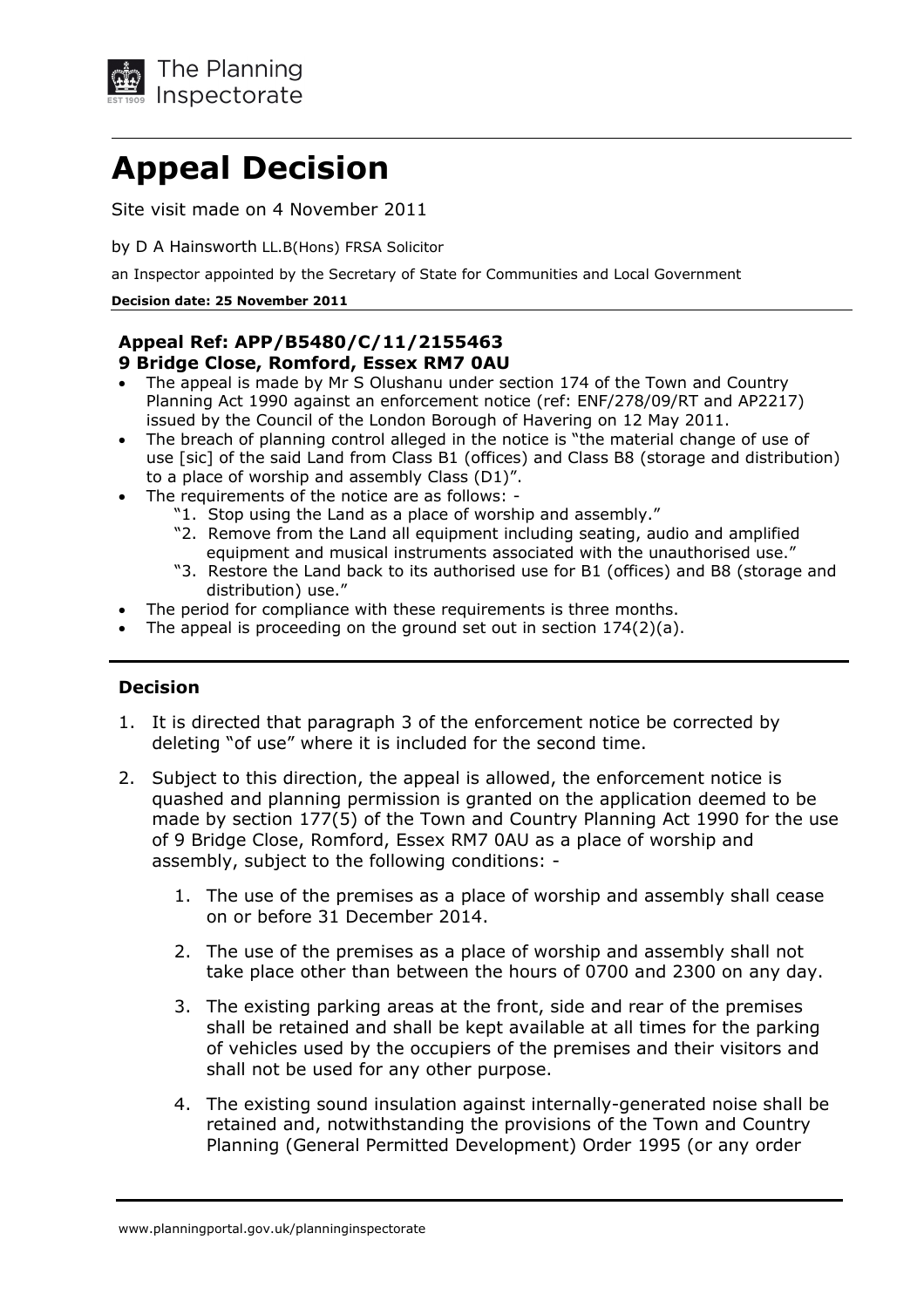revoking, re-enacting or modifying that Order), no doors, windows or other openings shall be constructed in the premises.

- 5. The existing apparatus for the control of sound-amplification equipment shall be retained and shall be operated whenever sound-amplification equipment is in use. Sound-amplification equipment shall not be operated within the premises so as to generate noise that is audible within any residential curtilage in Waterloo Road.
- 6. If, within one month of the date of this decision, details of the facilities to be provided within the site for the storage of refuse and recycling containers have not been submitted in writing to the local planning authority for their written approval and if the facilities are not provided in accordance with the approved details within three months of the local planning authority's approval, the use of the premises as a place of worship and assembly shall cease until such time as the facilities are approved and provided. If no details are approved within twelve months of the date of this decision, the use of the premises as a place of worship and assembly shall cease until such time as the facilities are provided in accordance with the approved details. The facilities provided shall be retained as approved.
- 7. If, within one month of the date of this decision, details of the facilities to be provided within the site for the storage of cycles have not been submitted in writing to the local planning authority for their written approval and if the facilities are not provided in accordance with the approved details within three months of the local planning authority's approval, the use of the premises as a place of worship and assembly shall cease until such time as the facilities are approved and provided. If no details are approved within twelve months of the date of this decision, the use of the premises as a place of worship and assembly shall cease until such time as the facilities are provided in accordance with the approved details. The facilities provided shall be retained as approved.

## **Reasons for the decision**

## *Correct on of the not ce*

3. I have corrected the drafting error in the notice.

## *Ground (a)*

- 4. The main issues in assessing whether planning permission should be granted for the use of the premises as a place of worship and assembly are (a) the effect of granting permission on the objectives of the Romford Area Action Plan, (b) whether the use would be detrimental to pedestrian or highway safety and (c) whether nearby residents would be likely to be disturbed by noise.
- 5. The Action Plan identifies the Bridge Close employment area as a site suitable for residential redevelopment with some commercial uses, and a site in single ownership is being assembled for redevelopment. In view of the likely timescale for the implementation of this proposal, the Council consider that granting temporary planning permissions can be appropriate in this area. The appellant is seeking a temporary permission and the Council have indicated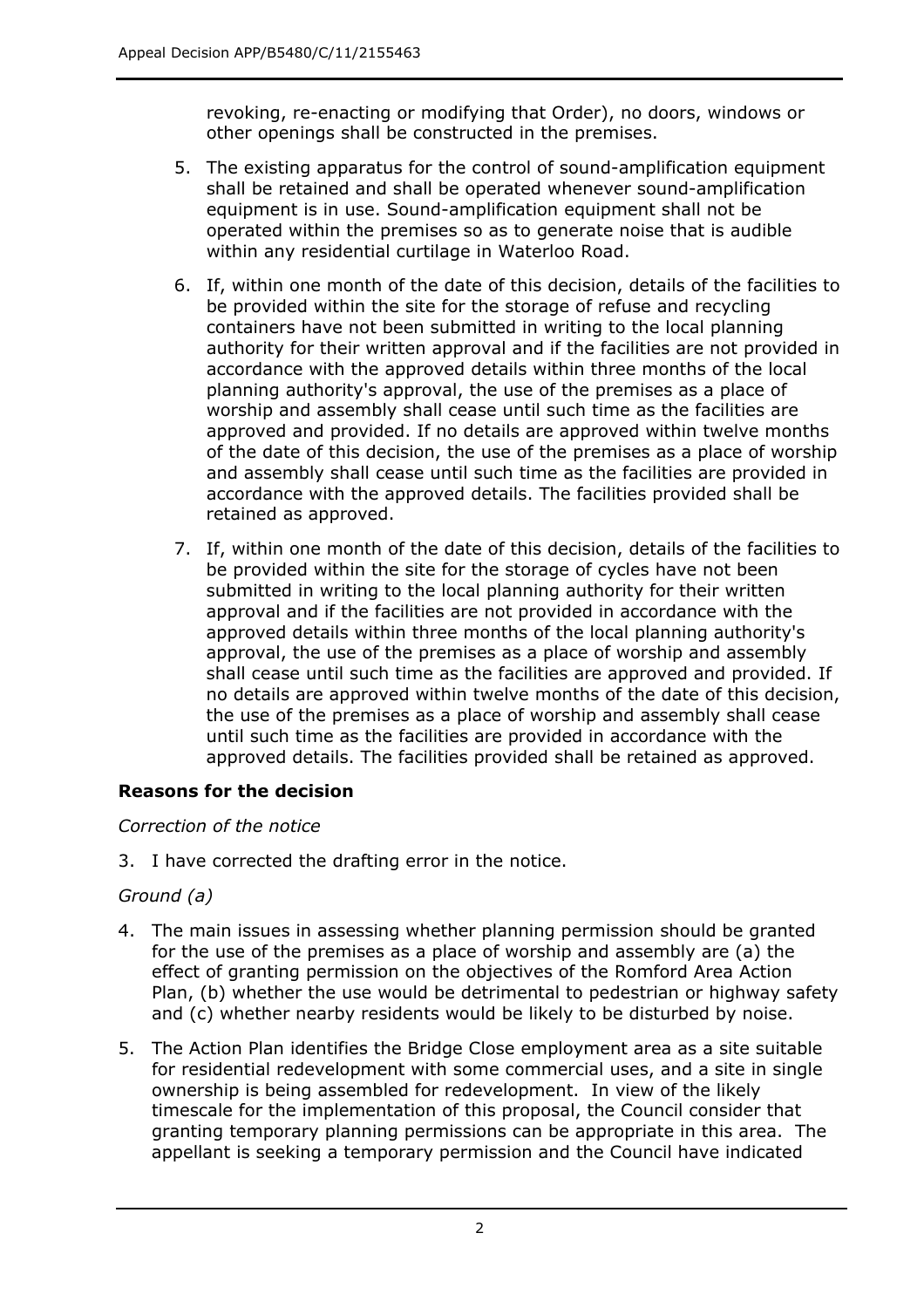that they would want the permission to be limited to three years, if the appeal were allowed. This would allow the future use of the premises to be kept under review in the light of the redevelopment proposals.

- 6. Policy CP8 of the Havering Core Strategy and Development Control Policies Development Plan Document (DPD) seeks to ensure that a range of community facilities is provided to meet demand and that they are in accessible locations. Policy DC26 of the DPD deals with the location of community facilities and identifies Romford as a preferred location. It indicates that community facilities should only be located where they are accessible by a range of transport modes and any on-street parking can be accommodated without detriment to pedestrian and highway safety, and that they should not significantly harm residential amenity. (It also states that, where practicable, they should be provided in buildings that are multi-use, flexible and adaptable, but this is not a concern that has been raised in relation to 9 Bridge Close.)
- 7. The premises are close to the centre of Romford and are highly accessible by a range of transport modes. The appellant states that they have been used as a place of worship and assembly since 2009 without causing on-street parking problems and the Council have not supplied me with any information which shows that any have occurred: their case is based on the likelihood of this occurring.
- 8. Policies CP8 and DC26 do not require community facilities to have off-street parking spaces and the parking standards referred to in DPD Policy DC33 do not refer to places of worship. The DPD parking standard for church halls is a maximum of one space per 4m<sup>2</sup> and for places of assembly it is a maximum of one space per six seats. The Council indicate that, after taking into account the size, location and accessibility of the premises, at least twenty to twenty-five parking spaces should be provided.
- 9. There are parking areas at the front, side and rear of the premises. The appellant states that these provide spaces for thirty to forty vehicles, but this number can only be accommodated by marshalling the vehicles in rows as shown on the photographs. The spaces are not marked out but it appears to me that there is room for at least twenty vehicles, which is enough to satisfy the Council's requirement. Provided these spaces are retained, the use of the premises as a place of worship and assembly should not result in on-street parking detrimental to pedestrian or highway safety.
- 10. I now turn to the third main issue whether nearby residents would be likely to be disturbed by noise. The premises are in an employment area and back onto a railway embankment, but there are houses nearby in Waterloo Road. The Council have received calls from occupiers of these houses stating that they have been disturbed by noise from the premises in the late evening.
- 11. The appellant denies that disturbance has been caused to residents and states that no complaints have been received. Steps have been taken to mitigate the outbreak of noise by installing internal cladding to the walls and windows of the premises and technical controls exist for regulating the output from the amplification equipment. Residents in Waterloo Road experience a relatively high level of background noise due to the location of the houses on a main road and the proximity of the railway line and the employment area.